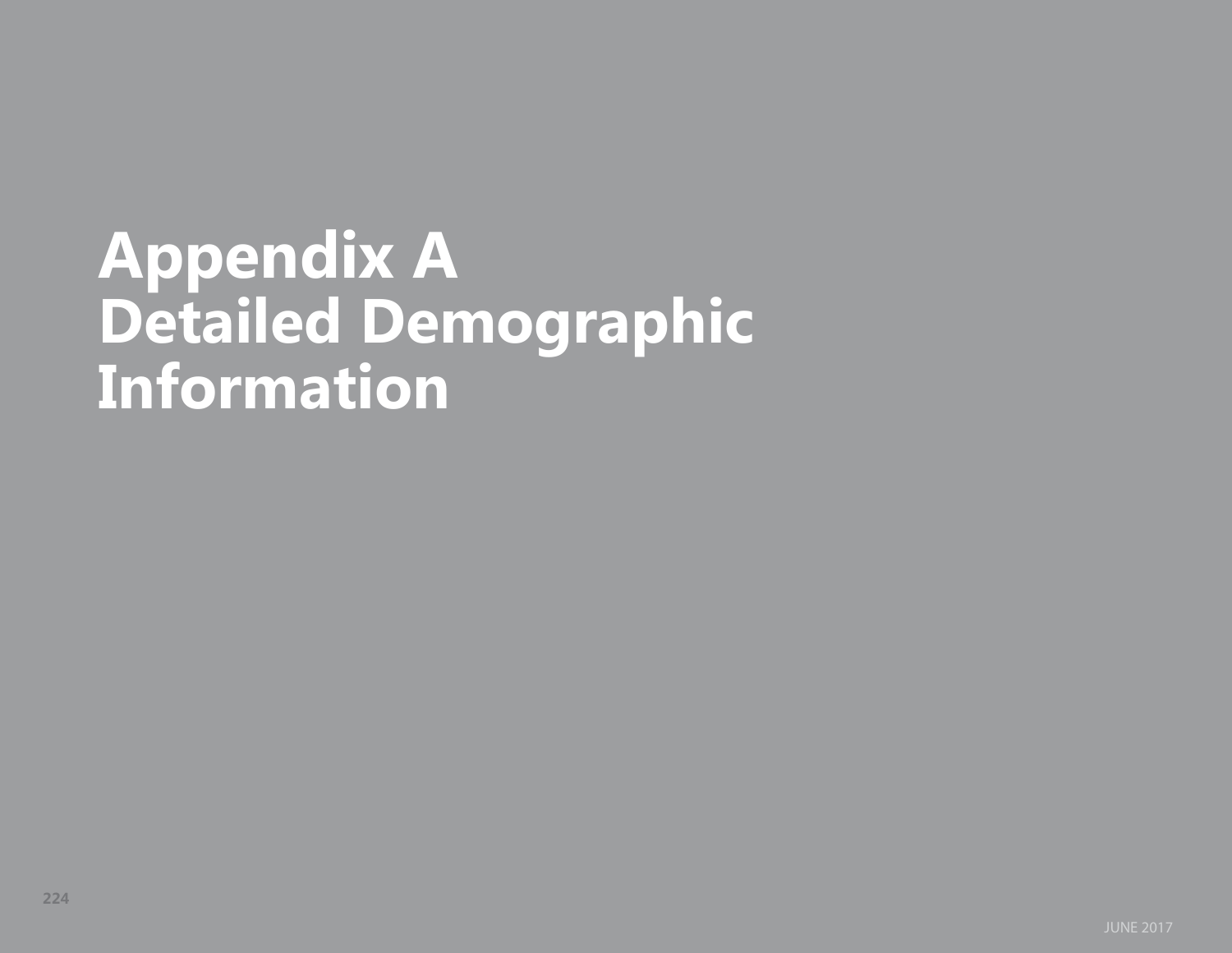# **Demographics Snapshot**

The population of Pittsfield Township has been increasing steadily throughout the 1900's with a large increase between 1990 and 2000. Projections from ESRI (Environmental Systems Research Institute) anticipate continued but slow growth in the Township until 2014 reaching a total of nearly 37,700 residents. SEMCOG (Southeast Michigan Council of Governments) estimates indicate that the population will then decrease slightly by the year 2035.

# **Figure 3.1: Change in Total Population, Pittsfield Charter Township, 1990 to 2035**



Sources: US Census Bureau, ESRI Business Analyst, SEMCOG

When compared with the SEMCOG region and Washtenaw County as a whole, Pittsfield Township has demonstrated significant growth since 1990, with an overall increase of 101.3% during the period between 1990 and 2009. Over the same time, Washtenaw County experienced growth of 24.4% and the SEMCOG region 7.2%. All three are anticipated to continue to grow through 2014 but at a much lower rate than previously and each will begin to level off after 2014.

#### **Age Structure of Population**

Figure 3.2 shows the population by age groups in Pittsfield Township in the years 2000 and 2035. The overall structure of the age groups is typical of a community with a high number of family households (parents 30-50 years old, children under 20 years old) and a large college and university presence (residents age 20-29 years old). When looking at the 2000 population, the group of college-age and twentysomething individuals (included in the 18 to 34 category) is notably high, suggesting that either many high-school graduates choose to stay in the Township to attend one of the many local colleges and universities and/or a significant population of non-resident students live in the Township to attend school. However, this trend is projected to change over the next 25 years.

Given the context of the year 2000 age groups, SEMCOG projections show a dramatic shift toward an older population in the Township by 2035. The family household (parents with children) and young adult populations are not anticipated to decrease significantly, but a nearly 400% increase in those 65 years and older is expected. The Township must plan for this eventual population shift and change in the composition of the community.

# **Figure 3.2: Population by Age Groups, Pittsfield Charter Township, 2000 and 2035**



Source: US Census Bureau, SEMCOG

#### **Housing**

Pittsfield's existing housing stock contains nearly 14,697 housing units and 13,999 households (occupied housing units) based on SEMCOG estimates in July 2009. The housing stock consists primarily of detached single-family homes and multiple-unit apartment buildings, with a minor component of townhouse/ attached condominium-style residences, manufactured homes, and duplexes.

The Township, State of Michigan, and nation as a whole are experiencing an unprecedented number of vacant and foreclosed properties. At this time Pittsfield has 400-500 un-built but approved residential lots that are noted as vacant but could be built one day. Also of note, HUD (U.S. Department of Housing and Urban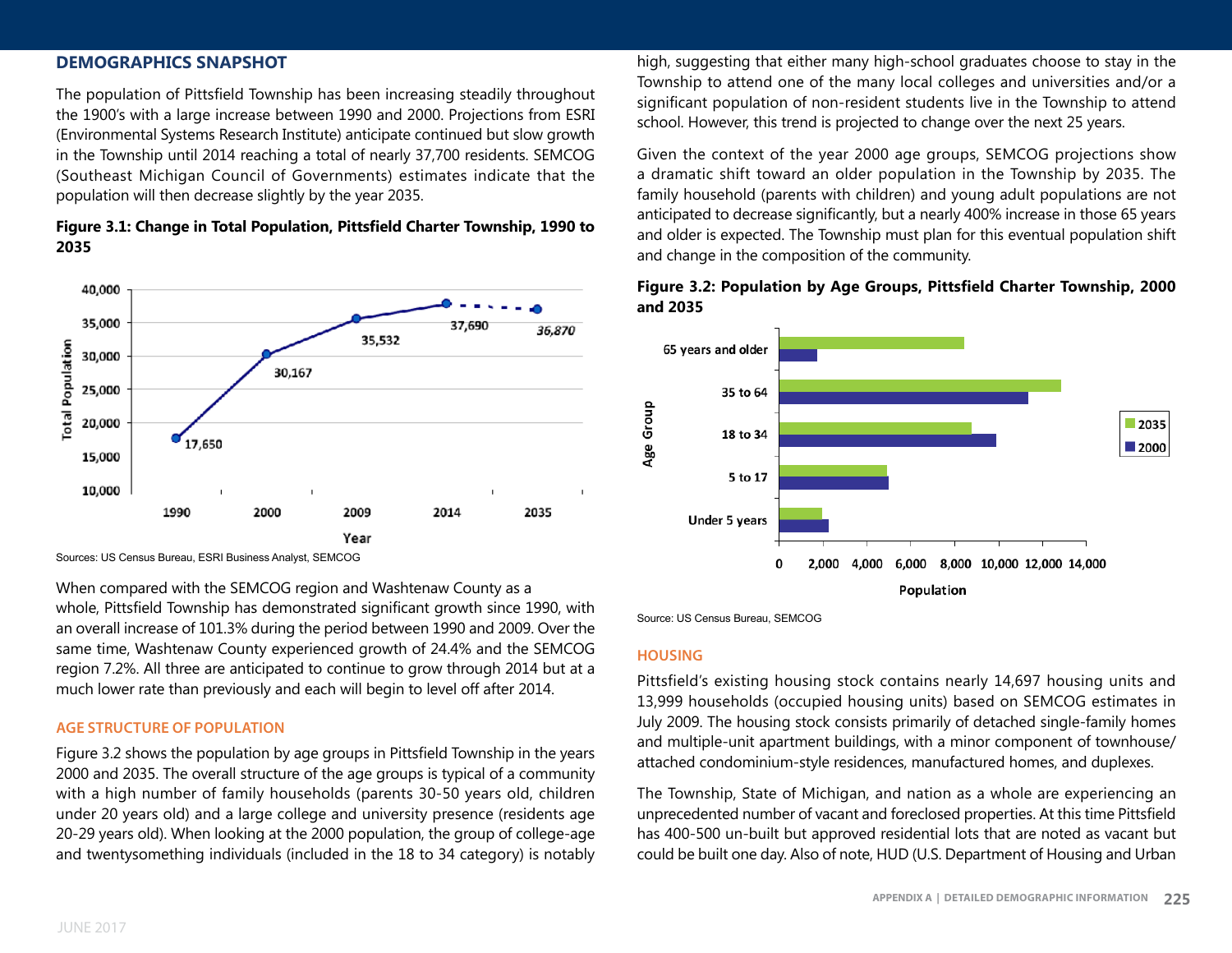# **2010 Pittsfield Master Plan**

Development) estimates the Township to have a moderate risk for foreclosure at this time. Specific numbers of foreclosures are not available, but the risk score accounts for foreclosures and vacancy rates. The highest risk areas are noted as being on the northeast side of the Township; one is the area north of Washtenaw Avenue and south of Clark Road, along with the area south of I-94 and north of Morgan Road. This information should be tempered with the fact that there are approved yet vacant home sites included in these areas that may affect the data. Pittsfield is in an overall better position than surrounding communities as far as the current foreclosures and vacancies.

#### **Households**

As is to be expected with an increasing population, the total number of households in Pittsfield Township increased between 1990 and 2000. Unlike local, regional, and national trends, however, the average household size increased from 2.33 to 2.42, and this trend is projected to continue through 2014. This points to a high percentage of families with children, which is illustrated by the fact that over half of all married couples indicated having children at home in 2000. As seen in the figure, all of the communities compared are projected to see a decrease in average household size consistent with previous trends of an aging population, smaller homes, and more young people not returning to their hometown.



# **Figure 3.3: Average Household Size, Selected Communities, 1990 to 2035**

Sources: US Census Bureau, ESRI Business Analyst, SEMCOG

The composition of households in the Township stayed generally consistent

from 1990 to 2000, with the only increase seen in married couple families and those with children at home. Pittsfield is similar to Washtenaw County with the exception of the percentage of single mother households being higher in the County and region than the Township. Information for the years 2009 and 2035 are not available for the specific statistics, but it is anticipated that the number of households will continue to grow while the average household size decreases in both the Township and the county as a whole by 2035.

# **Table 3.2: Selected Household Characteristics, Selected Communities, 2000 to 2035**

| <b>Pittsfield</b><br><b>Charter</b><br>Township<br>(1990) | Pittsfield<br>Charter<br>Township<br>(2000) | Pittsfield<br>Charter<br><b>Township</b><br>(2009) | Pittsfield<br>Charter<br>Township<br>(2035) | Washtenaw<br><b>County</b><br>(2000) | Washtenaw<br>County<br>(2009) | Washtenaw<br>County<br>(2035) |
|-----------------------------------------------------------|---------------------------------------------|----------------------------------------------------|---------------------------------------------|--------------------------------------|-------------------------------|-------------------------------|
| 6.932                                                     | 11,817                                      | 13,828                                             | 15.254                                      | 125,327                              | 139,734                       | 157.409                       |
| 2.33                                                      | 2.42                                        | 2.45                                               | 2.30                                        | 2.41                                 | 2.38                          | 2.26                          |
| 44.3%                                                     | 48.5%                                       | $-$                                                | $\sim$ $-$                                  | 46.5%                                | $- -$                         | $\sim$                        |
| 48.5%                                                     | 52.8%                                       | $\overline{\phantom{a}}$                           | $\sim$                                      | 47.4%                                | $\sim$                        | $\sim$                        |
| 8.6%                                                      | 7.3%                                        | $\sim$                                             | $\sim$ $-$                                  | 9.3%                                 | $\sim$                        | $\sim$                        |
| 29.6%                                                     | 29.8%                                       | --                                                 | $-1$                                        | 29.5%                                | $-$                           | $\overline{\phantom{a}}$      |
|                                                           |                                             |                                                    |                                             |                                      |                               |                               |

Source: US Census Bureau, ESRI Business Analyst, SEMCOG

#### **Housing Units**

The percentage of housing units that are single-family structures increased significantly between 1990 and 2000 to 50.7%. However, this is a lower percentage than the Washtenaw County and SEMCOG (73.7%) averages. The Township has a high percentage of multiple family units, and over 90% contain five or more units. This data points to a stable housing base consistent with the percentage of family households, as well as a large young adult population, many of whom may choose to rent and generally serves the needs of current residents. However, over the next 25 years the needs of current residents will change as they lifestyles change, this indicating the potential need for additional housing types.

Pittsfield has a lower percentage of owner-occupied housing units than the SEMCOG region but is consistent with the Washtenaw County average, which is to be expected given the large college and university presence in the county. The percentage of owner-occupied housing was 53.7% in 2000 compared to 57.1% for Washtenaw County and 67.9% for the SEMCOG region. The vacancy rate decreased from 1990 to 2000 from 9.9% to 4.2%, which is consistent with both the county and region as of 2000. It should be noted that SEMCOG estimates that as of July 2009 the vacancy rates for Pittsfield, Washtenaw County, and the SEMCOG region have increased to 4.7%, 5.0%, and 8.0%, respectively. A significant portion of this increase can be attributed to the number of foreclosures and a weak housing market.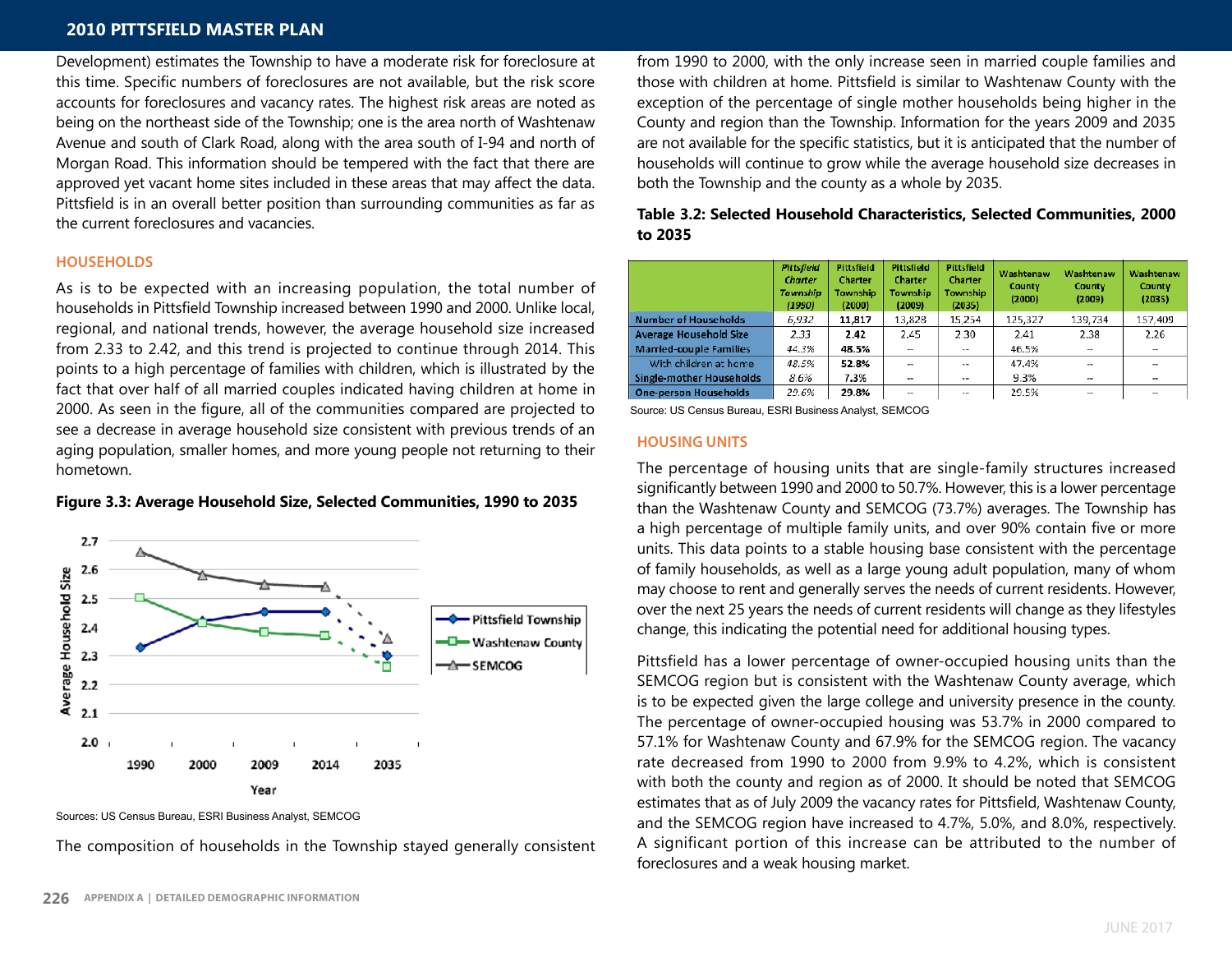# **Table 3.3: Percentage of Housing Units by Type, Selected Communities, 2000 to 2014**

|                                                           | Pittsfield<br><b>Charter</b><br>Township<br>(1990) | Pittsfield<br><b>Charter</b><br>Township<br>(2000) | Pittsfield<br>Charter<br>Township<br>(2009) | Pittsfield<br><b>Charter</b><br>Township<br>(2014) | Washtenaw<br>County<br>(2000) | Washtenaw<br>County<br>(2009) | Washtenaw<br>County<br>(2014) |
|-----------------------------------------------------------|----------------------------------------------------|----------------------------------------------------|---------------------------------------------|----------------------------------------------------|-------------------------------|-------------------------------|-------------------------------|
| <b>Total Housing Units</b>                                | 7.794                                              | 12,338                                             | 14,826                                      | 15,731                                             | 131.069                       | 139,734                       | 145.891                       |
| <b>Single Family Home</b>                                 | 32.3%                                              | 50.7%                                              | $\sim$                                      | --                                                 | 61.0%                         | $\sim$                        | $\sim$ $\sim$                 |
| $2 - 4$ Unit Structure                                    | 2.9%                                               | 4.0%                                               | $-1$                                        | $\overline{\phantom{a}}$                           | 7.6%                          | $-1$                          | $-1$                          |
| 5 + Unit Structure                                        | 39.2%                                              | 39.2%                                              | $\sim$                                      | $\sim$                                             | 27.1%                         | $\sim$                        | $\sim$ $\sim$                 |
| <b>Other Housing Units</b><br>(including mobile<br>homes! | 6.1%                                               | 6.1%                                               | --                                          | $\overline{\phantom{a}}$                           | 4.3%                          | $-1$                          |                               |
| <b>Rental Units</b>                                       | 42.1%                                              | 42.1%                                              | 40.0%                                       | 39.7%                                              | 38.5%                         | 37.4%                         | 37.5%                         |
| <b>Vacant Units</b>                                       | 4.2%                                               | 4.2%                                               | 6.7%                                        | 6.7%                                               | 4.4%                          | 7.2%                          | 7.2%                          |

Source: US Census Bureau, ESRI Business Analyst

#### **Housing Age**

As shown in Figure 3.4 below, approximately 82.9% of Pittsfield's total housing units are less than 40 years old. Of the total, 84.1% of owner occupied and 81.4% of renter occupied fall into this category.

Compared with Washtenaw County, these percentages are very high, with only 51.8% of all housing units in the county constructed after 1970.

The Township did not seem to experience much of a housing boom immediately following World War II, but there were significant increases in building activity after 1970. A majority of the owner occupied housing was built between 1990 and 1998, while most of the renter occupied housing was built between 1970 and 1989. Only 11% of the rental units in the Township are less than 15 years old.

Data from SEMCOG indicates that a total of 2,256 residential building permits were issued since 2000, of which 56.0% were for single family homes. The remaining units were two family, attached condos, and multi-family structures.

#### **Housing Value and Affordability**

Housing values in Pittsfield are generally higher than Washtenaw County and the SEMCOG region as a whole. The median value of the housing units in the Township was \$208,600 in 2000, while the median value in the county was \$170,100 and SEMCOG was \$144,314. The Township has a generally even distribution of housing values, in which 44.1% of homes fall between \$125,000 and \$175,000, and 30.5% have a value greater than \$250,000. As noted in Table 3.4, housing values in the Township and county are projected to remain generally consistent through 2014 with no major increases.

# **Figure 3.4: Year Structure Built for Owner-Occupied and Rental Housing, Pittsfield Charter Township, 2000**



Source: US Census Bureau, ESRI Business Analyst, SEMCOG

#### **Pittsfield Pittsfield** Pittsfield Washtenaw Washtenaw Washtenaw Charter Charter Charter County County County Township Township Township  $(2000)$  $(2009)$  $(2014)$ (2000)  $(2009)$  $(2014)$ Less than \$50,000 7.5% 8.4% 8.4% 5.9% 7.2% 7.1% \$50,000 to \$99,999  $3.2%$ 4.2% 4.3% 13.5% 15.4% 15.1% \$100,000 to \$124,999 4.1% 4.5% 4.3% 8.4%  $9.2%$ 9.1% \$125,000 to \$149,999 10.5% 8.0% 7.8% 12.2% 9.9% 9.9% \$150,000 to \$174,999 9.9% 7.6% 7.5% 12.4% 9.7% 9.7% \$175,000 to \$199,999 10.6%  $9.1%$ 10.3% 8.8% 8.8% 9.0% \$200,000 to \$249,999 23.6% 25.1% 25.4% 14.0% 14.3% 14.4% \$250,000 to \$299,999 11.1% 12.4% 12.4% 8.5% 9.6% 9.6% 9.5% 9.6% 7.2% \$300,000 to \$399,999 10.8% 8.0% 7.3% 7.0% 9.4% 9.5% 3.4% 4.7% 4.7% \$400,000 to \$499,999 2.2% 2.5% \$500,000 to \$749,999  $1.3%$ 1.6% 1.6% 2.5% \$750,000 or more  $0.4%$ 0.3% 0.3% 1.1% 1.6% 1.6%

# **Table 3.4: Value of Owner-Occupied Housing Units as Percent of Total Housing Units, 2000**

Source: US Census Bureau, ESRI Business Analyst

The definition of affordable housing is related to income: if a household spends less than 30% of its income on housing costs (including mortgage, rents, utilities, taxes, and heating fuels), that housing is considered to be affordable. Table 3.5 shows that of the 5,595 owner occupied households in Pittsfield in 2000, 20.3% spent more than 30% of their income on housing costs, which is only slightly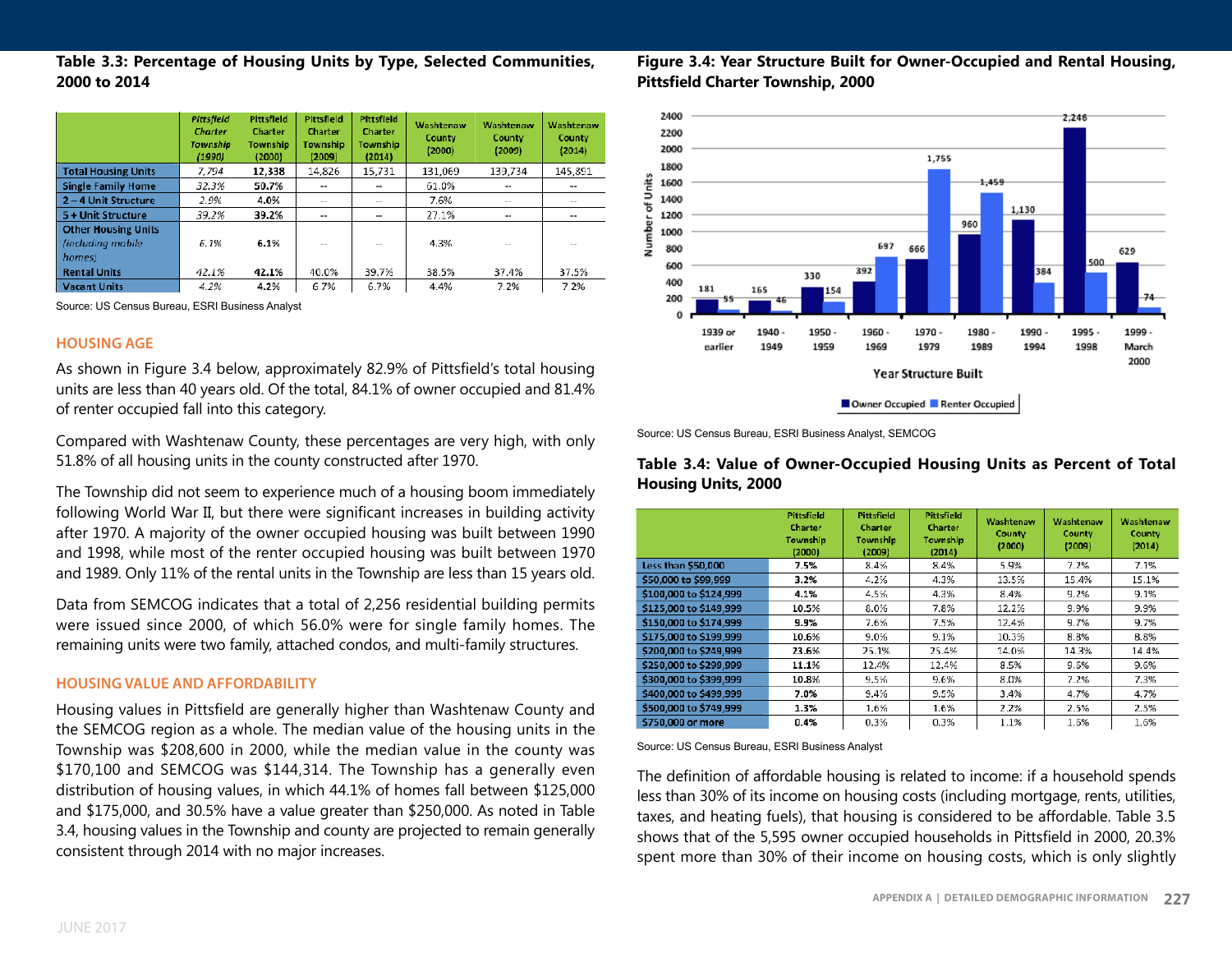# **2010 Pittsfield Master Plan**

#### higher than the Washtenaw County average of 18.8%.

More significantly, however, approximately 70.6% of Township "unaffordable" households had housing costs above 35% of their income, with nearly half of the households making less than \$35,000 per year. While only 29 owner-occupied households had incomes less than \$10,000, all of them spent more than 35% of their income on housing costs. The table below shows that the large majority of housing in the Township is affordable, but the trend of lower-income households having higher housing costs suggests that some less expensive housing may be needed in Pittsfield.

# **Table 3.5: Selected Monthly Owner Costs as Percentage of Household Income, Pittsfield Charter Township, 2000**

|   | <b>Housing Costs</b> | Household Income in 1999 |                         |                         |                         |                         |                         |                           |                      |  |
|---|----------------------|--------------------------|-------------------------|-------------------------|-------------------------|-------------------------|-------------------------|---------------------------|----------------------|--|
|   | (percent of income)  | Less than<br>\$10,000    | $$10,000 -$<br>\$19,999 | $$20,000 -$<br>\$34,999 | $$35,000 -$<br>\$49,999 | $$50,000 -$<br>\$74,999 | $575.000 -$<br>\$99,999 | $$100.000 -$<br>\$149,999 | \$150,000<br>or more |  |
| 곻 | Less than<br>20%     | 0                        | 24                      | 110                     | 125                     | 264                     | 523                     | 989                       | 711                  |  |
| ŝ | $20% - 24%$          | 0                        | 14                      | 31                      | 21                      | 259                     | 412                     | 306                       | 95                   |  |
|   | 25% - 29%            | 0                        | 6                       | 26                      | 36                      | 175                     | 200                     | 87                        | 33                   |  |
|   | 30% - 34%            | 0                        | 6                       |                         | 51                      | 156                     | 82                      | 31                        | $\bf{0}$             |  |
|   | 35% or more.         | 29                       | 115                     | 202                     | 162                     | $1/\Omega$              | 115                     | 1 <sup>C</sup>            | Q                    |  |

Source: US Census Bureau

#### **Household Income**

Pittsfield Township showed a generally even amount of low to middle income levels as well as high income levels in 1999. As shown in Figure 3.5 below, 41.7% of households earned less than \$50,000 in 1999, while 34.8% earning between \$50,000 and \$100,000. 6.3% earned less than \$10,000 for the year, while 23.6% earned \$100,000 or more in 1999. The median household income in 1999 was \$61,262, up from \$34,639 in 1989.

When compared with the income data from the previous Census, it is readily apparent that household incomes not only increased but also became more distributed toward high incomes. The high income levels, specifically those above \$150,000, have increased by nearly 2,066.7% since 1989. 69.9% of households in 1989 earned less than \$50,000; by 1999, only 41.7% of households in Pittsfield fell into the same category. Conversely, only 3.4% of households earned \$100,000 or more in 1989, while ten years later the number of households with six-figure incomes had increased to 23.6%.

Based on the projection information for 2009 and 2014, it is anticipated that household incomes will continue to rise and at a significant rate for those above \$75,000 and particularly those greater than \$150,000.

# **Figure 3.5: Distribution of Household Income with Number of Households, Pittsfield Charter Township, 2000 to 2014**



Source: US Census Bureau, ESRI Business Analyst

# **Community and Culture**

One of the characteristics that make a community unique is the variety of people who call the community their home. The discussions below highlight the various community characteristics and specific needs of different groups, as applicable.

#### **Race and Ethnicity**

Pittsfield is overall slightly more diverse than Washtenaw County as a whole. The Township has become more diverse since 1990 when 21.8% of the population was non-white compared to 29.6% in 2000 and 35.3% estimated for 2009. The population contributing to the largest increase of non-white residents is Asian, which have demonstrated a continual increase every decade for both the Township and the county as a whole. The race and ethnicity of the Township is projected to continue to change with the white population decreasing and the Asian population continuing to increase.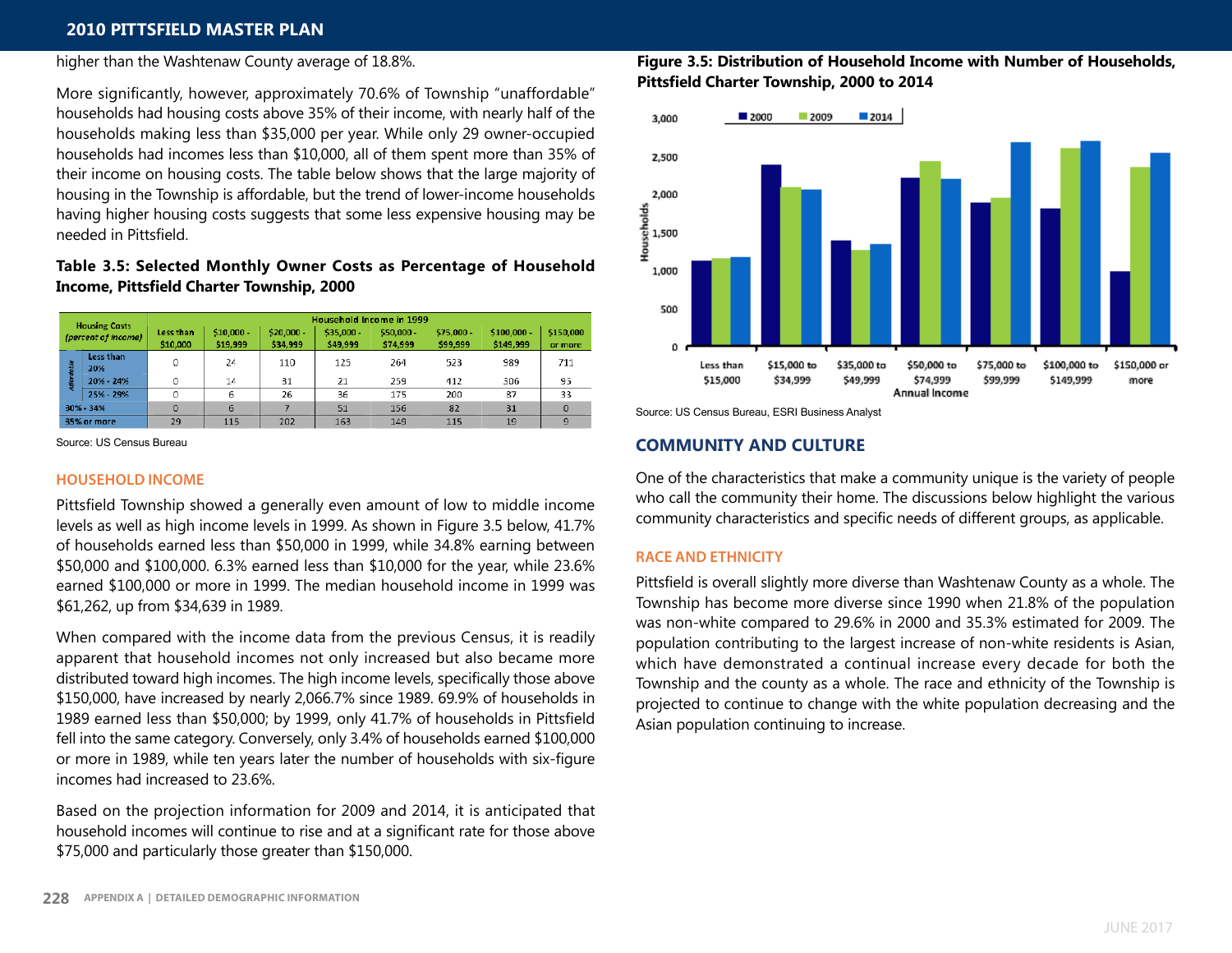**Table 3.6: Race and Ethnicity Percentage, Selected Communities, 2000 to 2014**

|                                                            | Pittsfield<br><b>Charter</b><br>Township<br>(2000) | Pittsfield<br><b>Charter</b><br>Township<br>(2009) | Pittsfield<br><b>Charter</b><br>Township<br>(2014) | Washtenaw<br>County<br>(2009) | Washtenaw<br>County<br>(2000) | Washtenaw<br>County<br>(2014) |
|------------------------------------------------------------|----------------------------------------------------|----------------------------------------------------|----------------------------------------------------|-------------------------------|-------------------------------|-------------------------------|
| <b>White alone</b>                                         | 70.4%                                              | 64.7%                                              | 61.0%                                              | 77.4%                         | 72.9%                         | 70.1%                         |
| <b>Black or African American</b><br>alone                  | 14.3%                                              | 14.5%                                              | 14.6%                                              | 12.3%                         | 13.1%                         | 13.4%                         |
| <b>American Indian and Alaska</b><br>Native alone          | 0.4%                                               | 0.4%                                               | 0.4%                                               | 0.4%                          | 0.4%                          | 0.3%                          |
| Asian alone                                                | 10.0%                                              | 14.9%                                              | 18.3%                                              | 6.3%                          | 9.5%                          | 11.6%                         |
| <b>Native Hawaiian and Other</b><br>Pacific Islander alone | 0.0%                                               | 0.1%                                               | 0.1%                                               | 0.0%                          | 0.1%                          | 0.1%                          |
| Some other race alone                                      | 1.7%                                               | 1.8%                                               | 1.9%                                               | 1.0%                          | 1.2%                          | 1.4%                          |
| Two or more races                                          | 3.2%                                               | 3.5%                                               | 3.7%                                               | 2.6%                          | 3.0%                          | 3.1%                          |
| <b>Hispanic or Latino</b>                                  | 4.0%                                               | 4.6%                                               | 5.0%                                               | 2.7%                          | 3.5%                          | 3.9%                          |

Source: US Census Bureau, ESRI Business Analyst

#### **Language Spoken at Home**

The percentage of those in the Township who speak a language other than English at home is nearly 7% higher than Washtenaw County as a whole and one-fifth of the population. The top five other languages spoken at home are the same for both the Township and the County but ranked slightly different. As demonstrated by Table 3.6, Chinese and Korean languages rank high, consistent with the significant Asian population. With the continued change in the race and ethnicity of the Township, a continued change in the language spoken at home can be expected.

# **Table 3.7: Language Spoken at Home Percentage, Selected Communities, 2000 Pittsfield Charter Township Washtenaw Count**y

|                              | <b>Pittsfield Charter Township</b> |       | <b>Washtenaw County</b> |       |  |
|------------------------------|------------------------------------|-------|-------------------------|-------|--|
| <b>English only</b>          |                                    | 79.9% |                         | 86.8% |  |
| <b>Other Language</b>        |                                    | 20.1% |                         | 13.2% |  |
|                              | Spanish                            | 4.3%  | Spanish                 | 2.6%  |  |
| <b>Top 5 other Languages</b> | Chinese                            | 2.3%  | Chinese                 | 1.9%  |  |
|                              | Arabic                             | 2.2%  | Korean                  | 0.9%  |  |
|                              | Korean                             | 1.6%  | German                  | 0.9%  |  |
|                              | German                             | 0.9%  | Arabic                  | 0.9%  |  |

Source: US Census Bureau

#### **Nativity of Population**

As to be expected with the race and ethnicity and language analysis above, a large percentage of the Township residents were foreign born in 2000. The Township percentage is higher than the County as a whole as well.

# **Table 3.8: Nativity of Population, Selected Communities, 2000 Pittsfield Charter Township**

|                         | <b>Pittsfield Charter</b><br><b>Township</b> | percentage | Washtenaw<br>County | percentage |
|-------------------------|----------------------------------------------|------------|---------------------|------------|
| <b>Total Population</b> | 30.126                                       | 100.0%     | 322,895             | 100.0%     |
| <b>Native</b>           | 25.090                                       | 83.3%      | 289,731             | 89.7%      |
| <b>Foreign Born</b>     | 5.036                                        | 16.7%      | 33,164              | 10.3%      |

Source: US Census Bureau

#### **Disabled Population**

Disability data is collected for a range of age groups. As the population ages, the proportion with one or more disabilities steadily increases. This trend is consistent with the data for both the Township and county as a whole. Approximately 12.6% of the Township population has a disability which is slightly less than the 13.4% in the county. Of note, however, is that a large percentage of the senior population in the Township has a disability.

# **Table 3.9: Persons with a Disability, Selected Communities, 2000**

|                                                               | Pittsfield<br>Charter<br><b>Township</b> | percentage | Washtenaw<br>County | percentage |  |  |
|---------------------------------------------------------------|------------------------------------------|------------|---------------------|------------|--|--|
| <b>Total Population 5 years and</b><br>over                   | 26,316                                   |            |                     | 297,490    |  |  |
| <b>Total Population 5 years and</b><br>over with a disability | 3,312                                    | 12.6%      | 39.902              | 13.4%      |  |  |
|                                                               |                                          |            |                     |            |  |  |
| 4,290<br>Population 5 to 15 years                             |                                          |            |                     |            |  |  |
| Population 5 to 15 years with<br>a disability                 | 187                                      | 4.4%       | 2,597               | 6.2%       |  |  |
|                                                               |                                          |            |                     |            |  |  |
| Population 16 to 64 years                                     | 20,564                                   |            | 229,321             |            |  |  |
| Population 16 to 64 years<br>with a disability                | 2,499                                    | 12.2%      | 28,141              | 12.3%      |  |  |
|                                                               |                                          |            |                     |            |  |  |
| Population 65 years and over                                  | 1,462                                    |            | 24,592              |            |  |  |
| Population 65 years and over<br>with a disability             | 626                                      | 42.8%      | 9,064               | 36.9%      |  |  |

Source: US Census Bureau

# **Economic Development**

Based on forecasts of employment by sector, Pittsfield will continue to be a center of "knowledge work" through the next 25 years. Professional, scientific, and technical services will be the largest sector, followed by retail trade through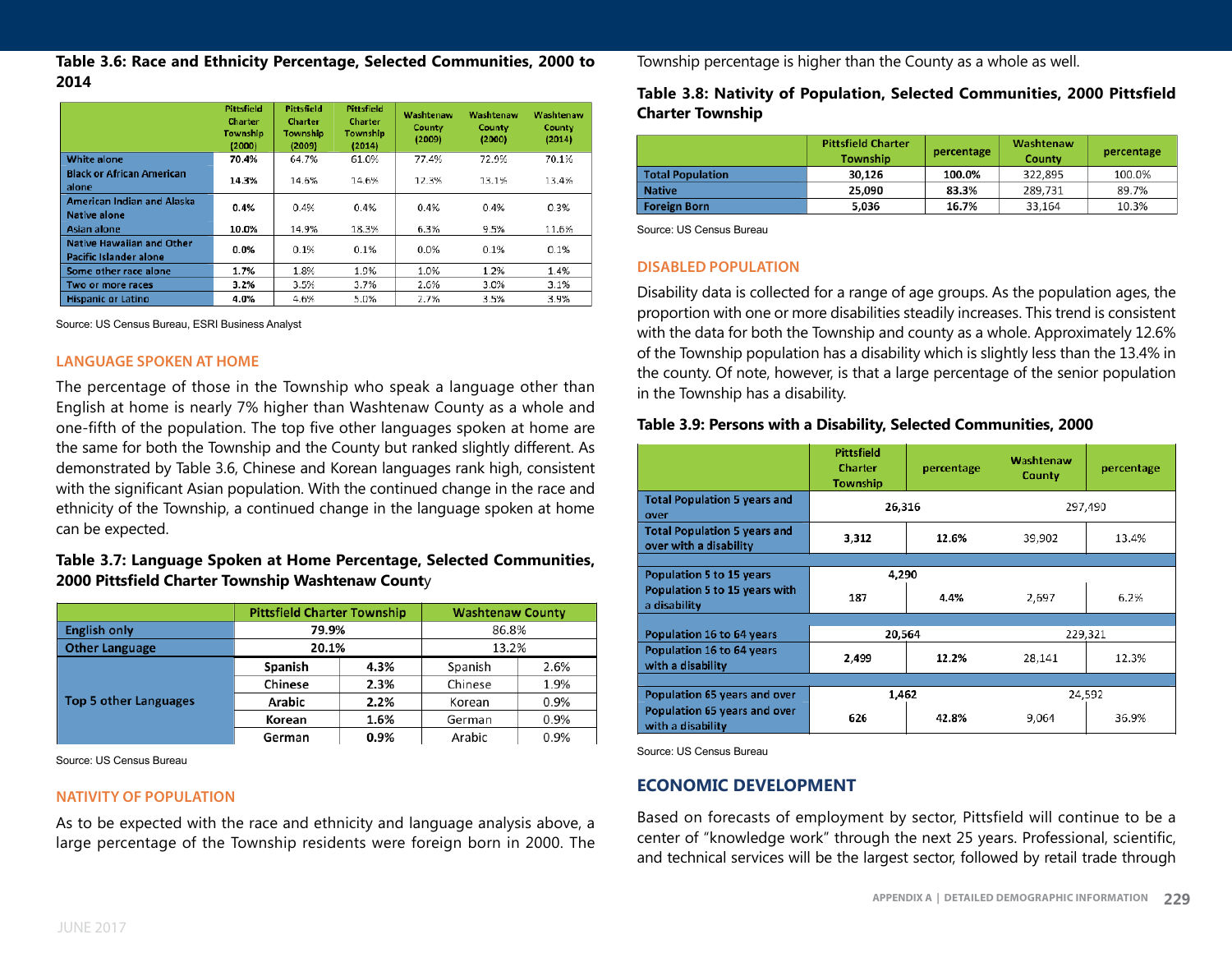# **2010 Pittsfield Master Plan**

2020. Health care and social assistance is the fastest growing sector, increasing from sixth place in 2005 to the second-largest employer by 2025. Rounding out the top five sectors are leisure and hospitality services and financial activities, including insurance and real estate. Manufacturing, the traditional employment base of Southeast Michigan, is projected to fall in rank from the second largest employer in 2000 to eighth (behind administrative/support services and public administration) by 2025.

#### **EMPLOYMENT**

Pittsfield Township residents are employed in a wide range of industries, and they have shifted greatly since 2000. The top three industries in 2009 are retail trades, professional/scientific/ administrative services, and education/health/social services. The three industries account for 44% of employees in the Township, thus reflecting a common trend away from production industries. Further, the manufacturing industry has seen a 58.1% decrease since 2000. The remaining residents are employed as shown in Table 3.10 below.

# **Table 3.10: Employment by Industry, Pittsfield Charter Township, 2000 and 2009**

|                                                                     | Pittsfield     | Pittsfield     |
|---------------------------------------------------------------------|----------------|----------------|
|                                                                     | <b>Charter</b> | <b>Charter</b> |
|                                                                     | Township       | Township       |
|                                                                     | (2000)         | (2009)         |
| Agriculture, forestry, fishing, hunting<br>and mining               | 0.1%           | 0.0%           |
| Arts, entertainment, recreation,<br>accommodation and food services | 6.6%           | 9.9%           |
| Construction                                                        | 2.8%           | 6.9%           |
| <b>Education, health and social services</b>                        | 26.4%          | 12.9%          |
| Finance, insurance and real estate                                  | 5.6%           | 8.4%           |
| <b>Information</b>                                                  | 2.9%           | 3.3%           |
| <b>Manufacturing</b>                                                | 20.3%          | 8.5%           |
| Other services                                                      | 3.3%           | 4.3%           |
| Professional, scientific and<br>administrative services             | 12.8%          | 13.5%          |
| <b>Public administration</b>                                        | 2.4%           | 6.9%           |
| <b>Retail trade</b>                                                 | 11.3%          | 17.6%          |
| Transportation, warehousing, utilities                              | 3.7%           | 3.0%           |
| Wholesale trade                                                     | 1.6%           | 4.6%           |

#### **Major Employers**

The major employers in both Washtenaw County and Pittsfield Township have been documented by Crain's Detroit Business and Ann Arbor SPARK and are listed in Tables 3.11 and 3.12. It should be noted that the employers listed for Pittsfield do not include major retail companies (Meijer, Lowe's, Target, etc.) or the public schools, as these numbers are not available at a Township level. Based on the existing businesses located in the county and Township, as well as the forecasted industry growth patterns, Pittsfield is well-positioned to compete in the new knowledge-based economy.

# **Table 3.11: Largest Employers, Washtenaw County, 2009**

| Ranking        | <b>Employer</b>                          | <b>Number of</b><br>jobs |
|----------------|------------------------------------------|--------------------------|
| $\mathbf{1}$   | University of Michigan                   | 25,730                   |
| $\overline{2}$ | Trinity Health Corp. (St. Joseph Mercy). | 4,810                    |
| 3              | Ann Arbor Public Schools                 | 2,659                    |
| 4              | U.S. Government                          | 2,419                    |
| 5              | Ford Motor Company                       | 2,280                    |
| 6              | Eastern Michigan University              | 1,961                    |
| 7              | Thomson Reuters                          | 1,756                    |
| 8              | State of Michigan                        | 1,673                    |
| 9              | <b>Washtenaw County</b>                  | 1,372                    |
| 10             | Borders Group Inc.                       | 887                      |
| 11             | City of Ann Arbor                        | 750                      |
| 12             | General Motors Co.                       | 725                      |
| 13             | <b>U.S. Postal Service</b>               | 643                      |
| 14             | DTE Energy Co.                           | 625                      |
| 15             | <b>Washtenaw Community College</b>       | 564                      |
| 16             | <b>Chelsea Community Hospital</b>        | 516                      |
| 17             | Edwards Bros. Inc.                       | 447                      |
| 18             | Domino's Pizza Inc.                      | 416                      |
| 19             | Chrysler Group L.L.C.                    | 414                      |
| 20             | NSK Corp.                                | 294                      |

Source: Crain's Detroit Business, December 28, 2009

Source: US Census Bureau, ESRI

**230 APPENDIX A | Detailed Demographic INFORMATION**